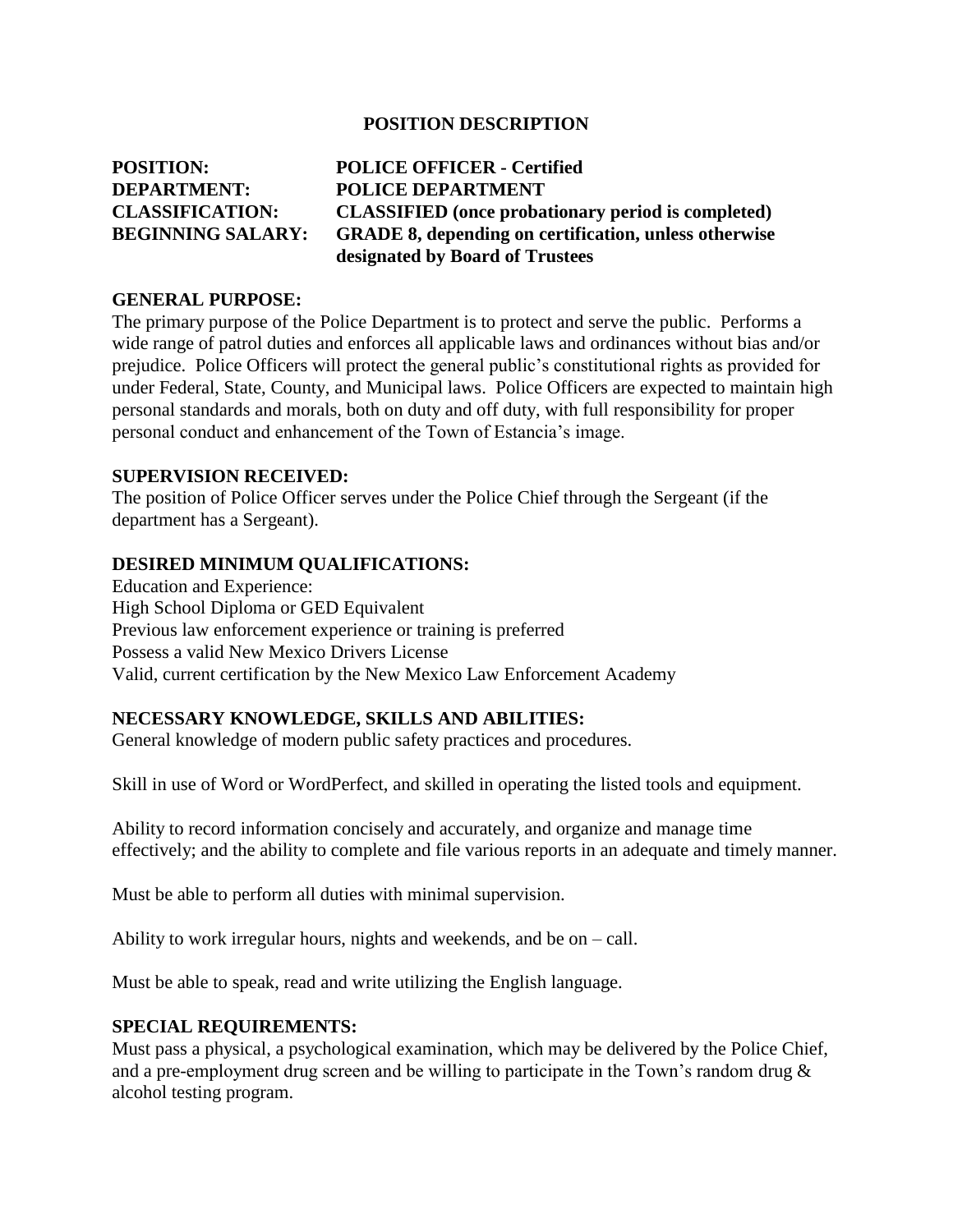Must be certified by the New Mexico Law Enforcement Academy.

Must reside within thirty (30) miles of town limits, and within a maximum of forty-five (45) minutes response time.

## **KEY TASKS, DUTIES AND RESPONSIBILITIES:**

Specific duties at this time include, but are not limited to, the following:

Operate a patrol vehicle to include adverse conditions; maintain radio contact in accordance with regulations; traffic control and traffic enforcement which may involve the apprehension of persons; investigate domestic disputes, motor vehicle accidents and other incidents; coordinate and cooperate as needed with other law enforcement agencies; prosecute minor misdemeanor offenses, such as traffic violation and DUI'S, and appear and testify in a court of law; may be required to serve in the area of animal control, such as, impounding animal and disposal; may be required to administer first aid; deliver summons and other documents as needed.

### **PERIPHERAL DUTIES:**

Police Officers work as part of the Patrolman team and assist other officers whenever required. Maintains departmental equipment, supplies and facilities.

### **DUTIES NOT EXCLUSIVE:**

The duties listed above are intended only as illustrations of the various types of work that may be performed. The omission of specific statements of duties does not exclude them from the position if the work is similar, related or a logical assignment to the position.

# **TOOLS AND EQUIPMENT USED:**

Requires frequent use of a motor vehicle, personal computer, including word processing programs, calculator, telephone, copier, fax machine, two-way radio, and weaponry.

### **WORK ENVIRONMENT:**

The work environment characteristics described here are representative of those an employee encounters while performing the essential functions of this job. Reasonable accommodations may be made to enable individuals with disabilities to perform the essential functions.

The noise level in the work environment in the office is usually moderately quiet. Out on patrol the noise level maybe moderate.

The Police Officer will have an office in the Police Department, but the job requirement requires long periods of patrolling in a police vehicle, and occasionally driving to events on behalf of the Town. The Police Officer will have a police cruiser available for his or her use.

### **PHYSICAL DEMANDS:**

The physical demands described here are representative of those that must be met by an employee to successfully perform the essential functions of this job. Reasonable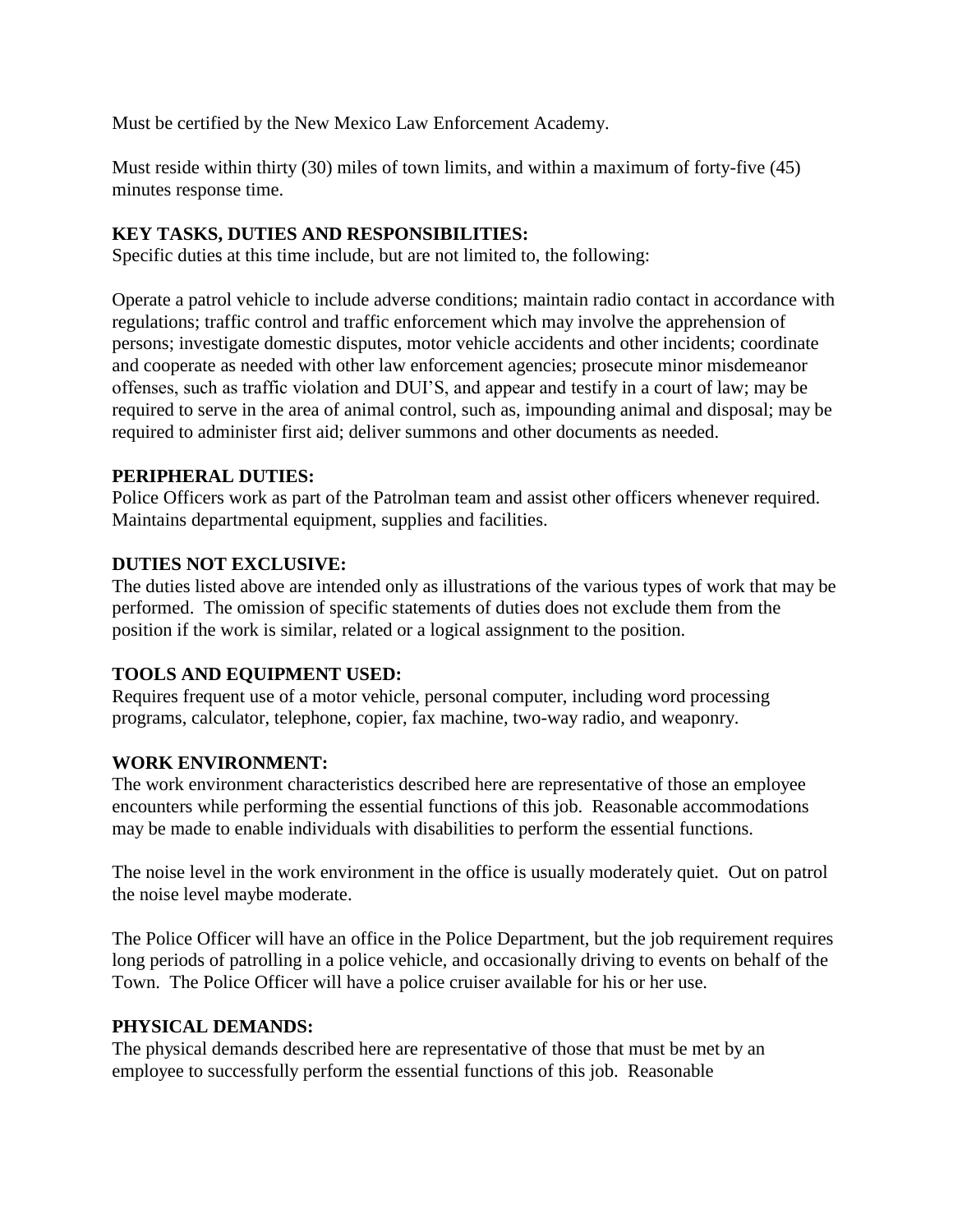accommodations may be made to enable individuals with disabilities to perform the essential functions.

While performing the duties of this job, the employee is frequently required to sit, talk, walk, see and hear. The employee is frequently required to use hands, arms and fingers, handle, feel objects, tools, keyboards, telephones or controls. The employee is occasionally required to run, jump and climb. Because this is a small department, the fact that these physical demands may only be occasional does not mean that the inability to perform them can be accommodated by shifting those duties to others.

The employee must occasionally lift and/or move up to 75 pounds, and may occasionally be required to engage in physical confrontation with unruly and uncooperative human subjects equal to or greater in weight than the employee. The employee may encounter driving hazards, highspeed chases, animals, gunfire and other weapons and the remote possibility of hazardous material spills. The employee may be exposed to temperature extremes depending on weather conditions.

Specific vision abilities required by this job include close and distant vision and the ability to adjust focus. (Read books, memos, ledgers, computer screens, and use weapons.)

The employee must drive a motor vehicle.

## **SELECTION GUIDELINES:**

Formal application, rating of education and experience, oral interviews and reference check; job related test might be required. The selection process may include interview by an employee selection committee. The Board of Trustees will give final approval to the decision to hire.

# **JOB DESCRIPTION NOT A CONTRACT:**

The job description does not constitute an employment agreement between the Town of Estancia and employee and is subject to change by the Town of Estancia at its discretion or as requirements of the job change.

# **PHYSICAL OR MENTAL LIMITATIONS:**

The employee is not required to disclose information about any physical or mental limitations that the employee believes will not interfere with the employee's capability to do the job. On the other hand, if the employee wants the Town of Estancia to consider special arrangements to accommodate a physical or mental impairment, the employee may identify that impairment and suggest the kind of accommodation that the employee believes would be appropriate. The employee will be required to undergo such examinations as are required to become a certified police officer in accordance with State law.